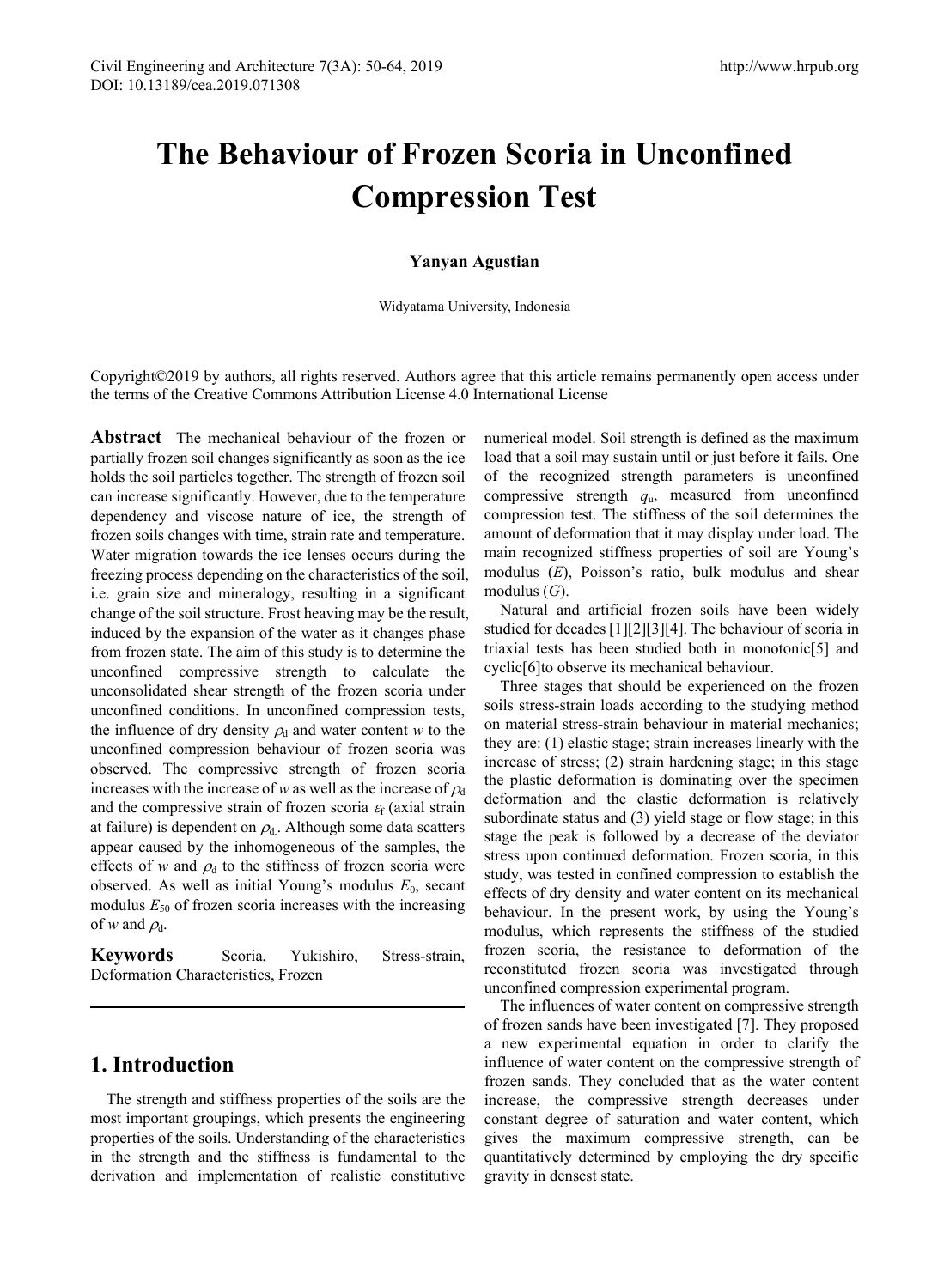

**Figure 1.** The simplified stress balance in snow layer where the Yukishiro occurs (modified from Anma, 2007)

"Yukishiro" is one of slope failure phenomenon involved scoria in frozen condition. Yukishiro can be illustrated as a large quantity of water result from snow melting by the sudden rise of temperature and rain water can cause surplus water in the snow layer and if the layer does not absorb this abundant water then it will make the layer become saturated and the water accumulated. The water of the sloping snow layer then begins to drift to the down slope, and driving force begins to push down the snow layer. If the height of the water level and the angle of inclination of the slope become big, then the osmotic pressure grows. If this osmotic pressure exceeds than the resisting force to support the snow layer then the slope will lose in stability, and the snow layer begins to slide.

The stress balance in snow layer, thawed scoria, and frozen bed with water pressure can be simplified as shown by Figure. 1[8]. Driving force *T*, resisting force *R* and safety factor are defined as

$$
T = W \sin \beta + S \tag{1}
$$

$$
R = (N - P) \tan \phi = (W \cos \beta - P) \tan \phi \tag{2}
$$

$$
Fs = R/T \tag{3}
$$

Where:

$$
W = \gamma \times h \cos \phi
$$

$$
P = (\gamma_w \times h_w)L
$$

*S* is osmotic pressure  $(KN/m^3)$  $\beta$  is slope angle ( $\degree$ ) *γ<sup>w</sup>* is the unit weight of soil layer  $_{\rm w}$  is unit weight of water *φ*is angle of internal friction of soil layer (scoria)

## **2. Method Analyses**

The primary purpose of this test is to determine the

unconfined compressive strength. According to the JIS standard, the unconfined compressive strength  $(q_u)$  is defined as the compressive stress at which an unconfined cylindrical specimen of soil will fail in a simple compression test. In addition, in this test method, the unconfined compressive strength is taken as the maximum load attained per unit area, or the load per unit area at 15% axial strain, whichever occurs first during the performance of a test.

The schematic diagram and the setting up of the test apparatus are shown by Figure 2. Cylindrical specimens with nominal measurements of 50 mm in diameter and 100 mm in length were prepared by packing a split copper mold. It was originally desirable for the size of the specimen to be a diameter of 100 mm and 200 mm in height. The reason is that by examining such a large specimen with 100 mm in diameter, the maximum particle size that allowed to keep the ratio between specimen diameter to the maximum particle size above five is 19.00 mm, so that the particle size is large and good enough to represent the original filed condition. However, in case of frozen soils, such kind of large specimens will have a large compressive strength and at least up to 20 kN of stress is needed to be applied for loading to have the specimens fail. These conditions are hard to fulfill in our laboratory.

Scoria was poured into a mould such a way by using a pipe so that the pluviation height was controlled depend on the length of the pipe. To have a denser sample, the mould was tapped with a wooden mallet 100 times only for 1.50  $g/cm<sup>3</sup>$  of dry density target. Amount of water as shown by Table 5.2 then was poured to the sample and the samples were then cured with curing time based on targeted dry density and water content. In order to have a homogeneous distribution of temperatures, the specimens were then kept in freezer for almost 24 hours in the range of -3 to  $0^{\circ}$ C. The specimens then were subjected to unconfined compression tests with 1%/min. of constant axial strain rate. The axial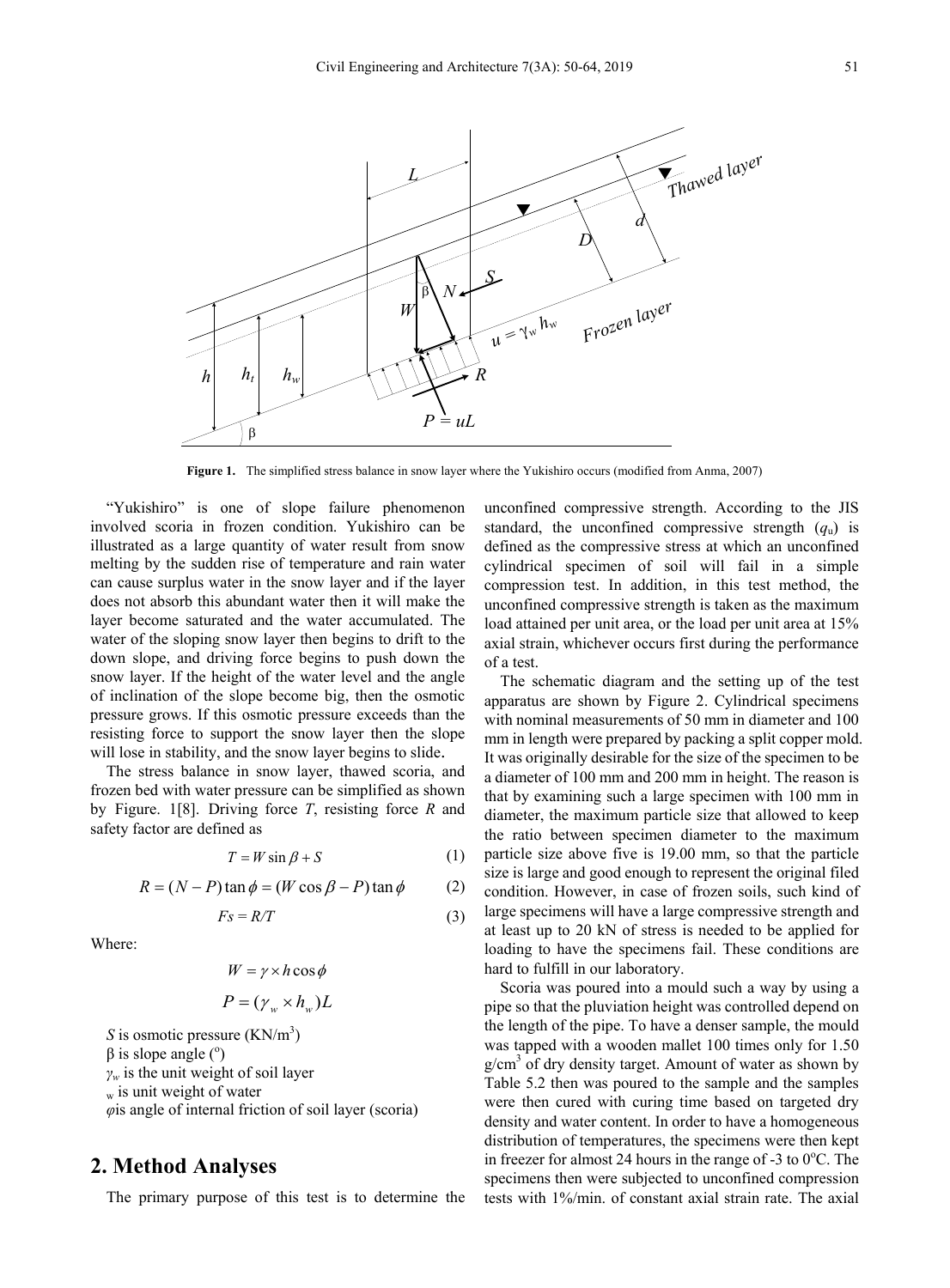deformation was automatically measured by external dial gauge and the data were collected by a computer continually as well as the axial load.



**Figure 2.** Schematic diagram of unconfined compression test

The displacement and compression stress data recorded by the computer during loading were then used to calculate the compression strain  $\varepsilon(\%)$ , unconfined compression strength  $q_u(MN/m^2)$ , axial strain at failure  $\varepsilon_f(\%)$  and Young's modulus  $(E_0$  and  $E_{50}$ ). Below are equations expressed those calculations.

$$
\varepsilon = \frac{\Delta H}{H_0} \times 100\tag{4}
$$

 $\epsilon$  : axial strain  $(\%)$ 

*H*0

 $\triangle H$  : deformation (cm) : initial height (cm)

$$
H_0 \t \t \overline{\sigma} = \frac{P}{A_0} \times \left(1 - \frac{\varepsilon}{100}\right) \times 10
$$
 (5)  
\n  
\n
$$
\overline{P} \t \therefore \text{ compression stress (KN/m2)}
$$
  
\n
$$
A_0 \t \therefore \text{ initial sample area (cm2)}
$$

# **3. Results**

All specimens were prepared by using air pluviation method. By accomplishing the pluviation height, a desired range of dry density could be achieved (Table1). A preliminary examination was carried out to evaluate the result of each high pluviation and then desired dry densities were decided. Results from filed investigations and laboratory tests show that the original field water content was range from 8.70% to 26.54%. Three series of sample water contents were targeted based on this field scoria dry density: 14%, 17% and 20%.

| <b>Table 1.</b> Method to achieve targeted dry density of the scoria samples |
|------------------------------------------------------------------------------|
|------------------------------------------------------------------------------|

| Density Target<br>(g/cm <sup>3</sup> ) | Weight of scoria<br>(g) | Pluviation height<br>(cm) | Amount of tapping<br>(times) |
|----------------------------------------|-------------------------|---------------------------|------------------------------|
| 1.25                                   | 300                     | 10                        |                              |
| 1.35                                   | 700                     | 90                        |                              |
| 1.50                                   | 700                     | 90                        | 100                          |

It was difficult to have a homogeneous sample in term of water content distribution for reconstituted frozen sample. Unsatisfactorily test results appear in the strength characteristics if the water content distribution of the sample is not constant, although the samples are made in the same condition. To evaluate the homogeneity of water content, samples were cut into three pieces: upper, middle and lower layer and then the water content of each layer was measured for the preliminary investigation (Figure 3). The evaluation was conducted for each water contents targeted and the result is shown in Table 2.



**Figure 3.** Samples were cut into three pieces: upper, middle and lower layers, to evaluate the distribution of water content

**Table 2.** Water content target and water that used for each targeted dry density

| Water content $w$<br>target $(\% )$ | Water used for 1.25 Water used for 1.35 Water used for 1.50<br>$g/cm3$ of dry density $g/cm3$ of dry density $g/cm3$ of dry density<br>target(g)<br>target(g) |    | target(g) |  |
|-------------------------------------|---------------------------------------------------------------------------------------------------------------------------------------------------------------|----|-----------|--|
| 14                                  | 35                                                                                                                                                            | 40 | 50        |  |
| 17                                  | 45                                                                                                                                                            | 50 | 60        |  |
| 20                                  | 55                                                                                                                                                            | 60 |           |  |

Scoria was poured into a mould such a way by using a pipe so that the pluviation height was controlled depend on the length of the pipe. To have a denser sample, the mould was tapped with a wooden mallet 100 times only for 1.50  $g/cm<sup>3</sup>$  of dry density target. Amount of water then was poured to the sample and the samples were then cured with curing time based on targeted dry density and water content (Table 3). In order to have a homogeneous distribution of temperatures, the specimens were then kept in freezer for almost 24 hours in the range of  $-3$  to 0 $\degree$ C. The specimens then were subjected to unconfined compression tests with 1%/min. of constant axial strain rate. The axial deformation was automatically measured by external dial gauge and the data were collected by a computer continually as well as the axial load.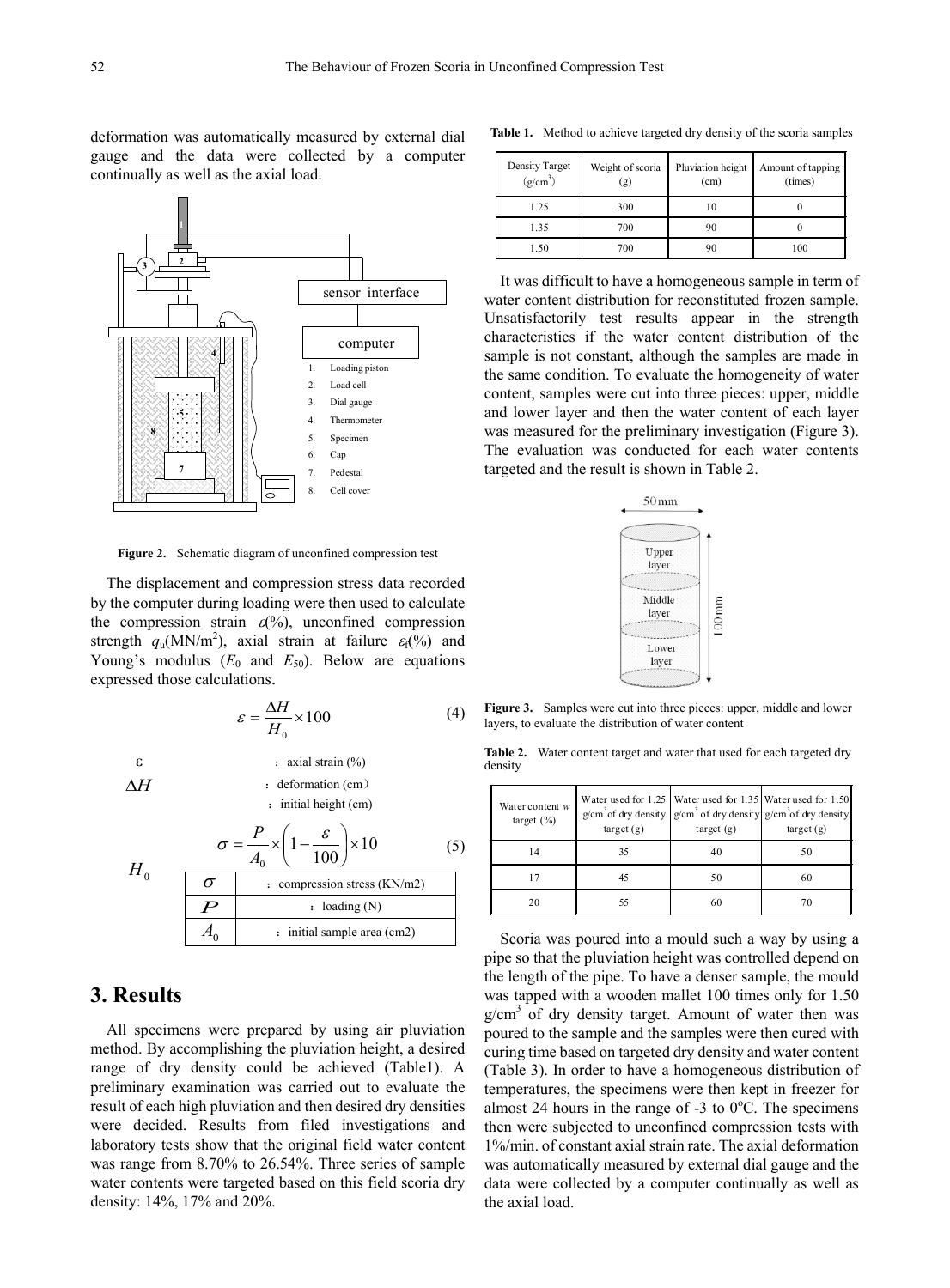| Water<br>content $w$<br>target $(\% )$ | Curing time<br>Layer<br>(minute) |        | Water<br>content $w$<br>$(\% )$ |
|----------------------------------------|----------------------------------|--------|---------------------------------|
|                                        |                                  | upper  |                                 |
| 14                                     | 100                              | middle | 13.96                           |
|                                        |                                  | lower  | 11.78                           |
| 17                                     |                                  | upper  | 16.12                           |
|                                        | 70                               | middle | 17.52                           |
|                                        |                                  | lower  | 16.01                           |
| 20                                     |                                  | upper  |                                 |
|                                        | 40                               | middle | 20.31                           |
|                                        |                                  | lower  | 19.31                           |

**Table 3.** Water content measurement results from sample cut evaluation

#### **3.1. Stress-strain Characteristics**

In this sub-chapter, the influence of dry density and water content to stress-strain relationships is explained based on curves provided from unconfined compression tests. Two specimens which have a similar dry density and water content of each series were conducted to evaluate the reproducibility of the tests. Table 4 is the resume of test conditions and some results.

The following may be drawn from the stress-strain curves results from the tests:

There is not so much different in the stress-strain relations between the two tests of each series. Except D, F and I of test codes, all the test results show quite good result in term of stress-strain relationships. The large difference results of some tests were due to inconsistency of the specimen conditions i.e. the targeted water content and dry density.

All specimens experienced the three stages that common as usually shown by normal sands at frozen state: (1) elastic stage; strain increases linearly with the increase of stress; (2) strain hardening stage; in this stage the plastic deformation is dominating over the specimen deformation and the elastic deformation is relatively subordinate status and (3) yield stage or flow stage. Loose samples exhibit the stress-strain curves increase continuously after strain hardening stage is reached as shown by Figure 4(a) and a limit state or peak stress is not obtained for some samples. It could be argued that after a sufficient strain the peak would, probably, be reached. However, this can be achieved due to the limited range of visible deformation.

Both dry density and water content are the important factors affecting stress-strain relations on frozen scoria as shown by Figure 4 and 5. A large difference between two range dry densities is shown by Figure 5, especially for  $1.50$  g/cm<sup>3</sup> of dry density.

| (1)            | (2)      | (3)              | (4)          | (5)            | (6)                  | (7)                   | (8)                  | (9)                  |
|----------------|----------|------------------|--------------|----------------|----------------------|-----------------------|----------------------|----------------------|
| Test code      |          | $\boldsymbol{m}$ | $\mathcal W$ | $\rho_{\rm d}$ | $q_{\rm u}$          | $\varepsilon_{\rm f}$ | $E_{0}$              | $E_{50}$             |
|                |          | (g)              | $(\%)$       | (g/cm3)        | (MN/m <sup>2</sup> ) | $(\%)$                | (MN/m <sup>2</sup> ) | (MN/m <sup>2</sup> ) |
| A1             |          | 299.81           | 13.38        | 1.205          | 3.64                 | 11.55                 | 65.88                | 56.22                |
| A2             |          | 302.12           | 14.58        | 1.211          | 3.64                 | 10.11                 | 103.53               | 79.76                |
| B1             | loose    | 314.37           | 17.31        | 1.283          | 5.03                 | 13.69                 | 137.11               | 106.30               |
| B2             |          | 310.28           | 17.13        | 1.266          | 4.83                 | 12.77                 | 131.74               | 111.39               |
| C1             |          | 317.61           | 20.77        | 1.255          | 5.81                 | 10.67                 | 214.93               | 201.49               |
| C2             |          | 325.35           | 20.62        | 1.291          | 6.12                 | 12.90                 | 203.02               | 153.04               |
| D1             |          | 317.32           | 13.91        | 1.364          | 4.93                 | 10.10                 | 124.72               | 105.09               |
| D2             |          | 305.03           | 13.09        | 1.320          | 3.94                 | 9.12                  | 109.03               | 92.18                |
| E1             | moderate | 318.08           | 16.86        | 1.341          | 5.29                 | 11.56                 | 126.94               | 106.57               |
| E2             |          | 322.95           | 16.41        | 1.360          | 5.92                 | 12.50                 | 119.90               | 98.85                |
| F1             |          | 334.31           | 19.30        | 1.386          | 6.69                 | 12.18                 | 173.63               | 142.90               |
| F2             |          | 330.55           | 19.92        | 1.362          | 6.65                 | 11.37                 | 201.18               | 176.34               |
| G1             |          | 352.33           | 14.67        | 1.510          | 8.68                 | 8.37                  | 222.99               | 207.11               |
| G <sub>2</sub> |          | 352.16           | 14.62        | 1.507          | 8.48                 | 8.07                  | 252.30               | 236.23               |
| H1             | dense    | 374.13           | 17.12        | 1.542          | 10.61                | 8.95                  | 242.80               | 221.93               |
| H2             |          | 369.22           | 17.45        | 1.552          | 10.90                | 9.31                  | 269.45               | 260.47               |
| $_{\rm II}$    |          | 371.60           | 19.96        | 1.536          | 11.88                | 7.38                  | 454.92               | 459.13               |
| 12             |          | 374.59           | 19.61        | 1.553          | 12.73                | 8.61                  | 404.32               | 409.28               |

**Table 4.** Resume of test conditions and some of the result

NOTE: (3) weight; (4) water content; (5) dry density; (6) unconfined compressive strength; (7) axial strain at failure; (8) initial Young's modulus; (9) secant Young's modulus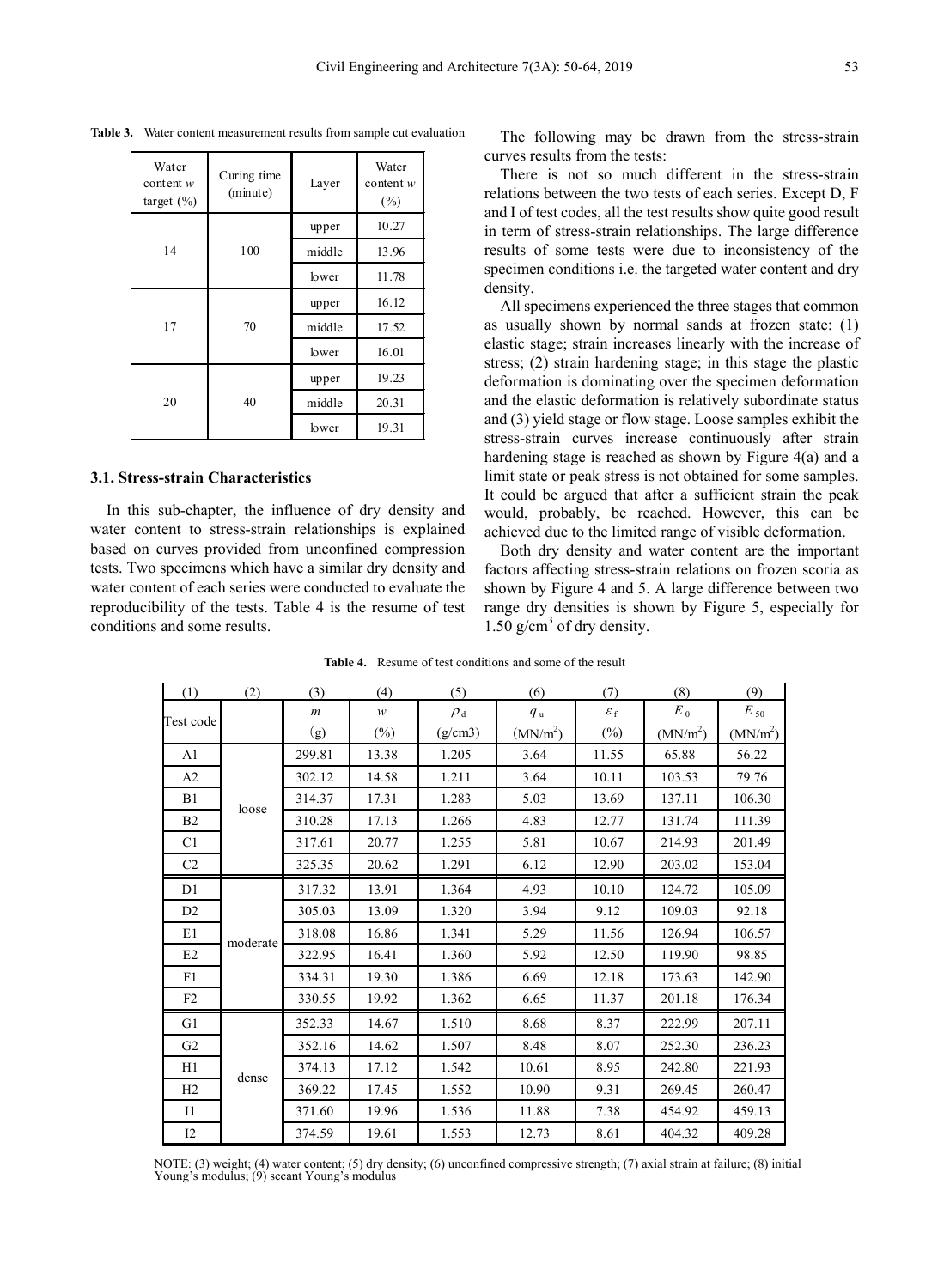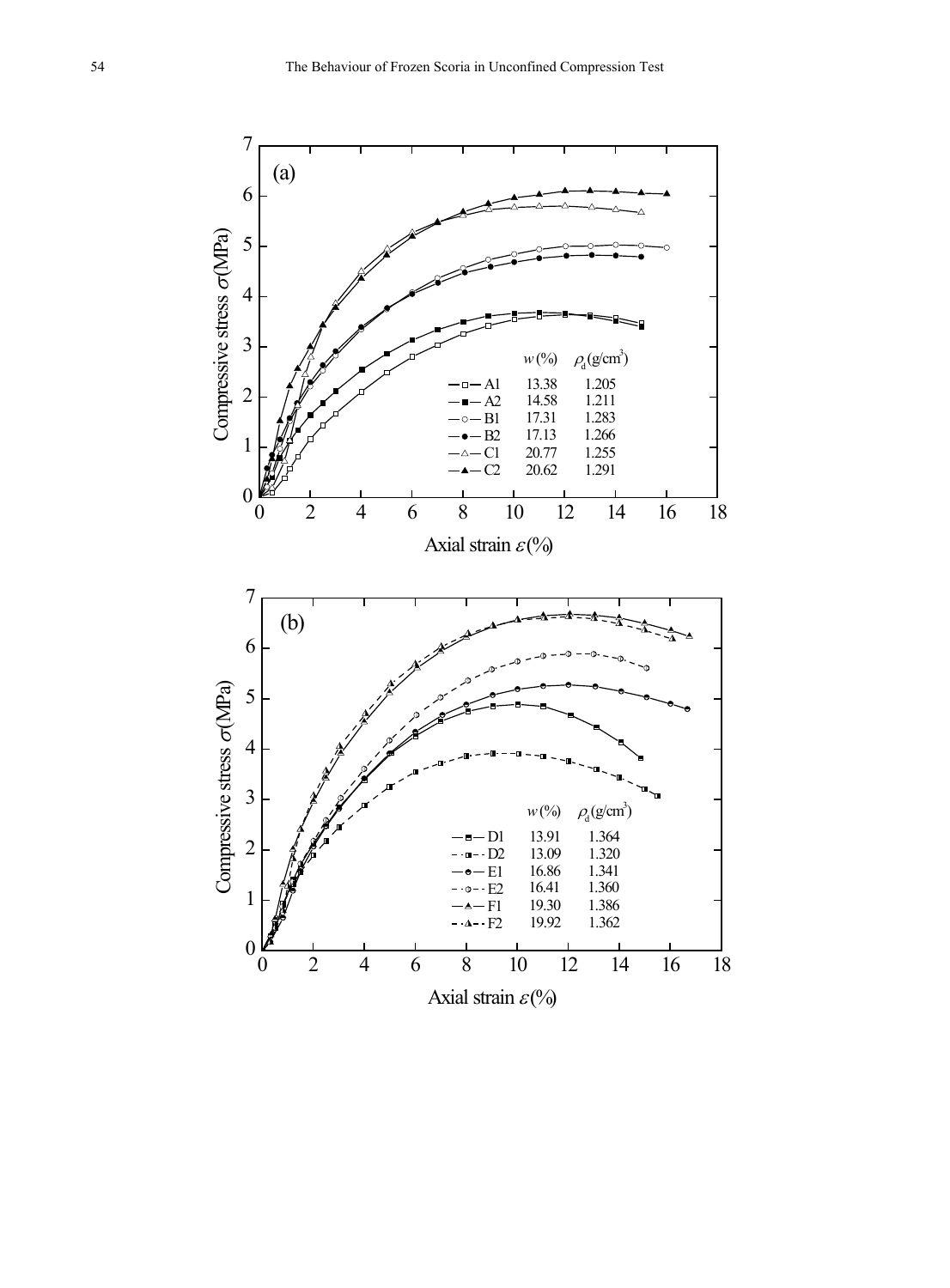

**Figure 4.** The effects of water content on the stress-strain relations (a) loose samples, (b) moderate samples and (c) dense samples.

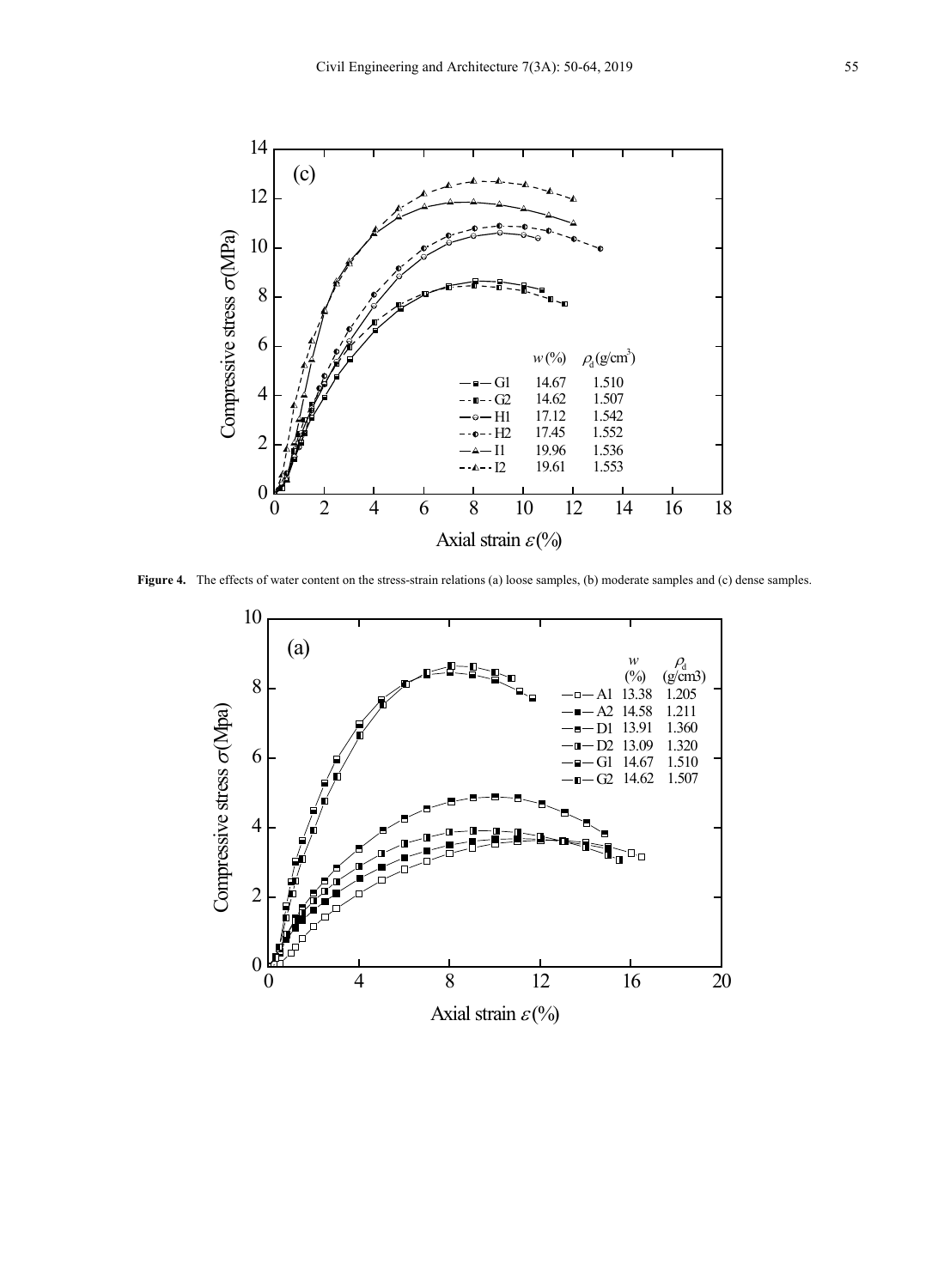

**Figure 5.** The effects of dry density on the stress-strain relations: (a) 14% targeted water content, (b) 17% targeted water content and (c) 20% targeted water content.

#### **3.2. Relationships between Unconfined Compression Strength, Dry Density and Water Content**

To characterize the unconfined strength of frozen scoria, the influences of dry density and water content on unconfined compression strength were evaluated and the results were plotted as shown by in Figure 6(a) and 6(b). It can be seen from Figure 6(a) that the compressive strength of frozen scoria increases with the increasing in dry density. Based on the results, the relationship between dry density and compression strength is not a simple proportion relation. In other words, it is not a linear relationship. Based on the results of the relationships between the unconfined compression strength and the dry density, the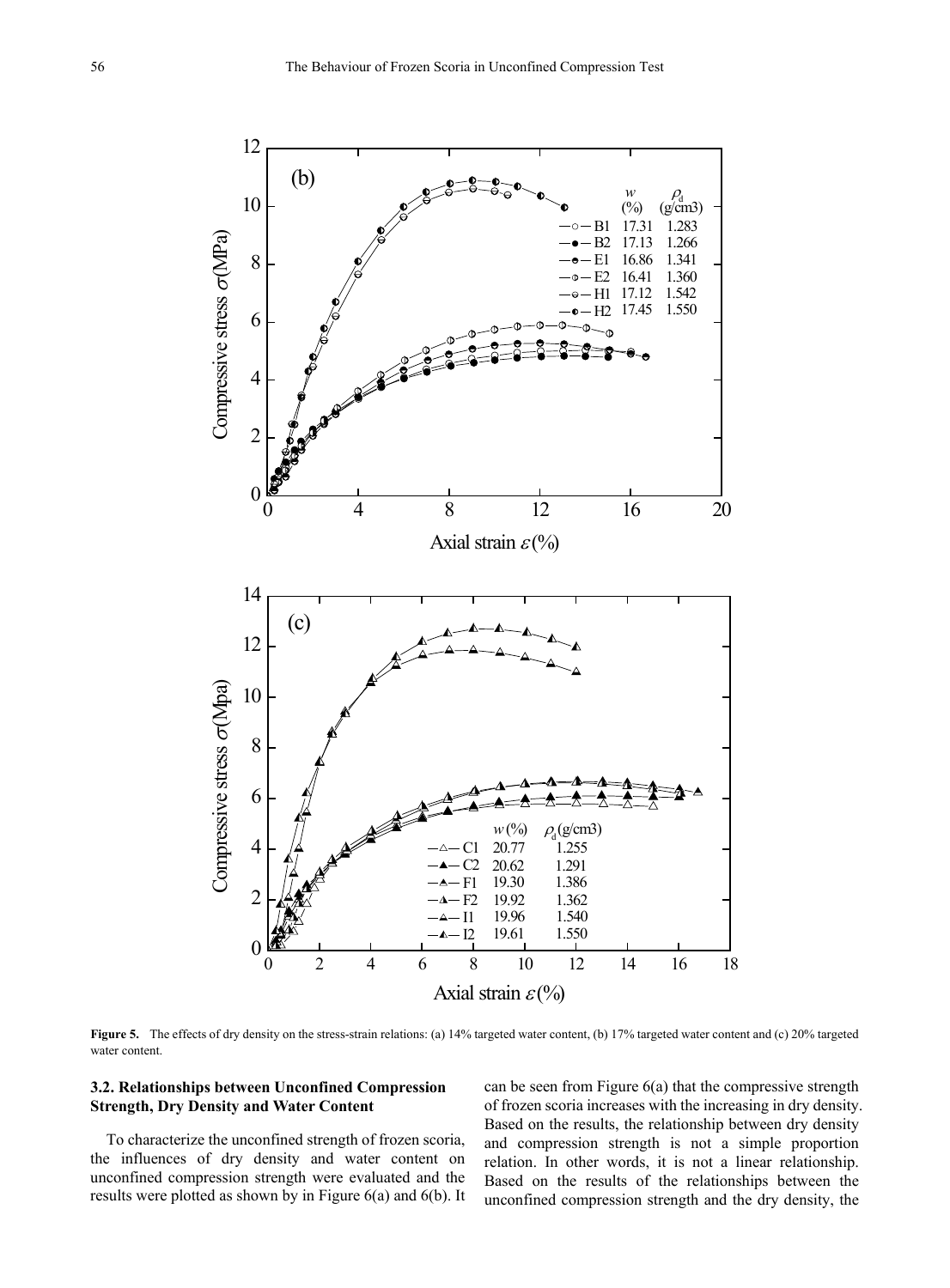best-fit lines drawn through the plotted points appear to approach parabolic values. It can be assumed that for all various water contents, the unconfined compression strength does not change so much at range  $1.25 \sim 1.35$  g/cm<sup>3</sup> of dry density, while larger than  $1.50$  g/cm<sup>3</sup> give a larger unconfined compression strength.

Figure 6(b) shows that unconfined strength of frozen scoria is also dependent on water content. Furthermore, it shows that the proportion coefficient of unconfined compression strength-water content relations of target dry density  $1.50g/cm<sup>3</sup>$  is larger than two others proportion coefficients and is tied to consideration of Figure 5(a). This property could be explained by the increasing on water content that would make increase the particle bonding force and particle interlocking and increase the unconfined compression strength consequently.



**Figure 6.** (a) Effects of water content on unconfined com0pression strength and dry density relation and (b) Effects of dry density on unconfined compression strength and water content relation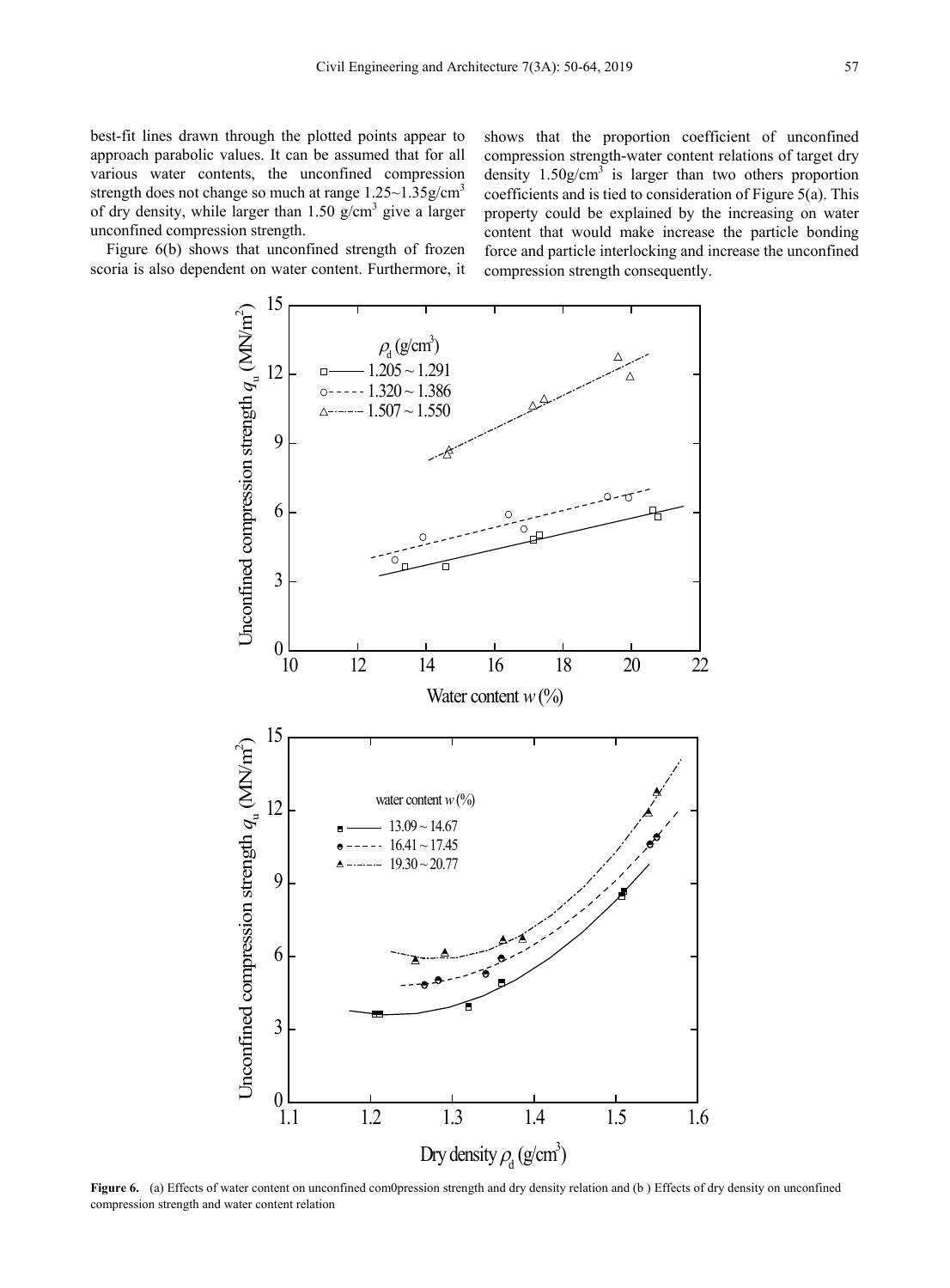Three phases of soils generally consist of water, soil and air, which their relationships can be expressed as follows:

*G*

$$
w = S_{\rm r} G_{\rm w} \left( \frac{1}{G_{\rm d}} - \frac{1}{G_{\rm s}} \right) \tag{6}
$$

$$
G_{\rm d} = \frac{1}{\left(\frac{w}{S_{\rm r}G_{\rm w}} + \frac{1}{G_{\rm s}}\right)}\tag{7}
$$

$$
S_{\rm r} = \frac{w}{G_{\rm w} \left(\frac{1}{G_{\rm d}} - \frac{1}{G_{\rm s}}\right)}\tag{8}
$$

where Gw is the specific gravity of water and Gs is the specific gravity of soil particles. In order to evaluate the influence of the water content and dry density, the physical parameter such as Gd and Sr have been taken into account. The compressive strength qu is a function of water content w and the dry specific gravity Gd, as follows [7]:

$$
q_{\rm u} = q^* \left(\frac{w}{100}\right)^m G_{\rm d}^{\ \rm n} \tag{9}
$$

Where  $q^*$ , *m* and *n* are constants. In order to estimate these constants, both sides of the Eq. (9) are taken as logarithm.

$$
\log q_{\rm u} = \log q^* + m \log(w/100) + n \log G_{\rm d} \quad (10)
$$

Because Eq. (10) is a linear model, the least square method was used to define the value of *q*\*. Calculation results of *q*\*, *m* and *n* constants from frozen scoria for each series tested are shown by Table 5. The suitability of Eq (9) is shown in Figure 7, from which a linear relation between  $q_u$  and  $(w/100)^m G_d^{\text{n}}$  can be inferred. The values of constant *q*\* is directly derived from this plot as the fit linear of the relations.

To see the relationships between unconfined compression strength  $q_u$ , *w* and  $G_d$ ,  $q_u$  obtained from test results have been plotted against  $(w/100)^m G_d^n$  as shown in Figure 7 and are compared to Toyoura sand [7]. The figure shows that there is no a large difference both in unconfined compression strength and in the value of  $(w/100)^m G_d$ <sup>n</sup> or loose and moderate samples. This may be due to similarity in water content and the dry density itself between the loose and moderate. On the other hand, unconfined compression strength and the value of  $(w/100)^m G_d$ <sup>n</sup> are larger for the dense samples.



**Figure 7.** Relation between  $q_u$  and  $(w/100)^m G_d$ <sup>n</sup> of scoria tested and compared to Toyoura sand [7].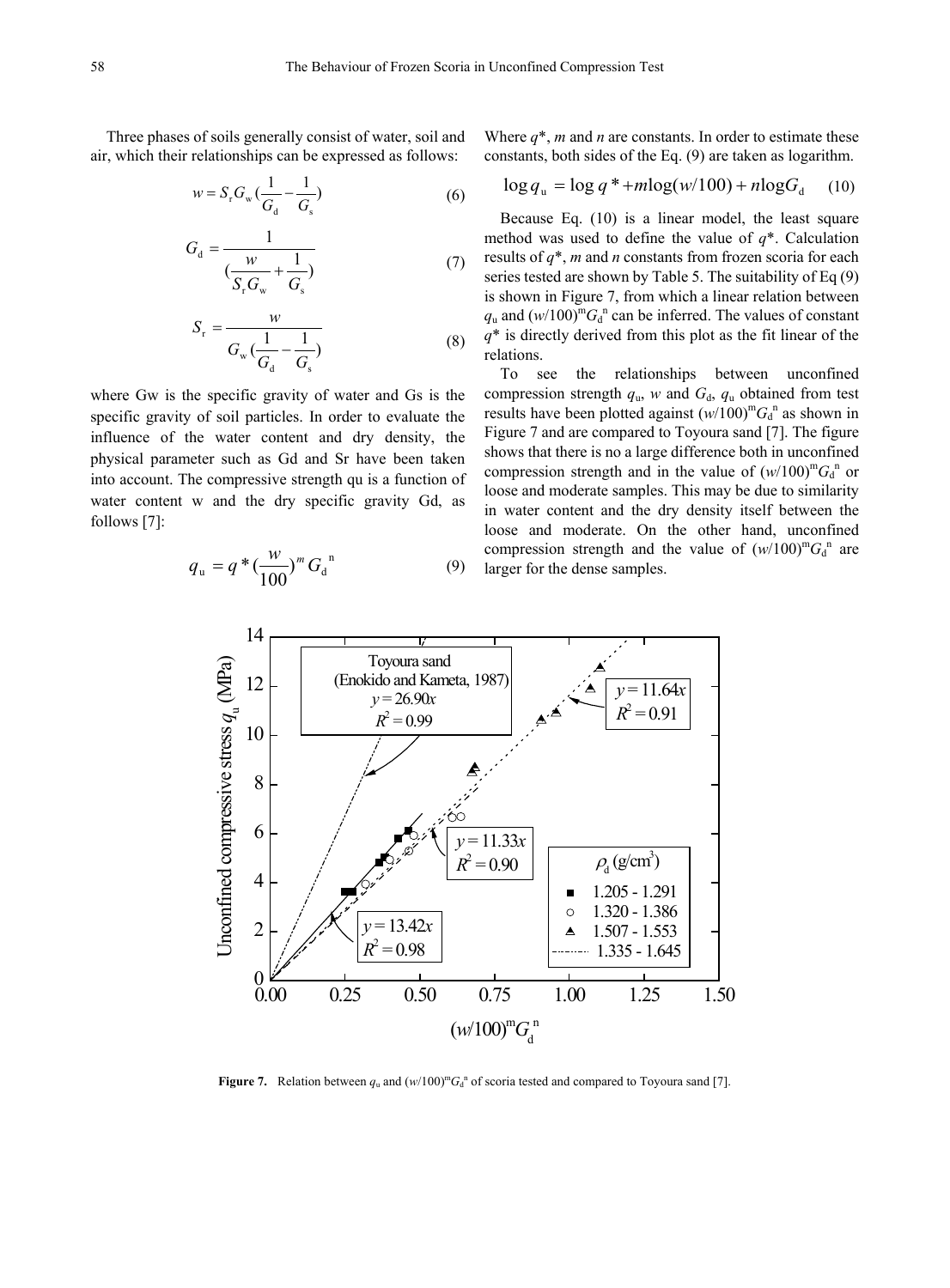It is seen clearly the correlation among unconfined strength, water content and dry density by employing Figure 7 through the validity of Eq. 9, more than only from stress-strain relationships plotting. Since the dry density is roughly constant for all series (loose, moderate and dense samples), the attention is to be paid to each series at unconfined compression strength dependency on water content. All frozen scoria samples tested exhibit proportional in unconfined compression strength to the water content, that is, the increasing in water content is followed by increasing in unconfined compression strength and resulting the constant *q\** roughly similar. The multiple correlation coefficient of the linear model of the scoria tested is about 0.97, which means the equation applied for scoria is accurate. The figure also shows that frozen scoria lied below the Toyoura sand, both in  $q_u$  and contant  $q^*$ . This may be due to Toyoura sand tested on the region of lower temperature  $(-30^{\circ}C)$  and the tests conducted in high controlled stress (200-300 kPa/sec) while the present scoria tested on  $-3 - 0$ <sup>o</sup>C and the tests was held on strain controlled with strain increment 1%/min.

Table 5 is the calculation results that shows the constants *m* are roughly similar,  $m = 1$  (Toyoura sand,  $m = 0.852$ ), the constant *n* is proportional to the dry density and constant *q*\* obtained from fit linear from the plot of relationship between  $q_u$  and  $(w/100)^m G_d$ <sup>n</sup> is not so much different for all series at different densities.

**Table 5.** Calculation results of  $m$ , n and  $q^*$  constants

| $\rho_d$ (g/cm <sup>3</sup> ) | m    | n    | $q^*$ (Mpa) |
|-------------------------------|------|------|-------------|
| 1.205 - 1.291                 | 0.96 | 2.92 | 13.42       |
| 1.320 - 1.386                 | 1.20 | 4.66 | 11.33       |
| $-1.553$                      | 0.96 |      |             |

#### **3.3. Deformation Characteristics**

Deformation characteristic is an important thing in the study on the mechanical behaviour of soils. Researchers usually relate the deformation characteristics of a soil with its failure characteristics, Young's modulus, deformation behaviour seen by visual inspection and so on. In this study these evaluations are described in order to have a general description about the frozen scoria deformation

characteristics on unconfined compression test.

Figure 8(a) shows the relationships between the axial strain at failure  $\varepsilon_f$  and the dry density  $\rho_d$ . While some scatters appear from the test results, the plots show that opposite proportion of dry density to the axial strain at failure. Higher value of  $\rho_d$  gave the lower value of  $\varepsilon_f$ , which means that the denser scoria sample remains faster to failure in certain axial strain. This is a common deformation characteristic of soils tested in triaxial compression test as well as scoria in dry state. The effect of water content on the axial strain at failure is shown by Figure 8(b). While the effect of dry density on the axial strain at failure  $\varepsilon_f$  – water content *w* relationships is seen, the plots also shows that about 17% of water content gave the value of  $\varepsilon_f$  at peak for all various  $\rho_d$ .

The stiffness properties of scoria were quantified in terms of initial Young's modulus  $(E_0)$  and secant Young's modulus  $(E_{50})$ . It has been known that denser sample has a higher stiffness for almost kind of soils. Frozen scoria has experienced the same manner as shown by Figure 9 and Figure 10. However, the evaluation of deformation through  $E_0$  and  $E_{50}$  in the present study is not so satisfy, since scatters appear from the results. This is due to the homogeneity of frozen scoria at the upper and lower part was not achieved perfectly and then caused some samples deformed locally at the upper and lower part immediately after the test was started. Consequently, this influenced the stress-strain relationships at the initial stage and made it hard to obtained satisfactorily data to evaluate the initial Young's modulus.

Initial Young's modulus is defined as the gradient of linear portion of stress-strain curve starting from the origin and modulus deformation is defined as the gradient of the straight line through the origin and stress-strain curve corresponding to a half of  $q_u$ . The effects of *w* and  $\rho_d$  to the stiffness of frozen scoria were observed. As well as initial Young's modulus  $E_0$ , secant Young's modulus  $E_{50}$  of frozen scoria increase with the increasing of *w* and  $\rho_d$ . The effects of inhomogeneous in water content on the deformation mode of the samples can be seen from photo 1 that the sample exhibit deformation only at the upper part while in the middle part exhibit undeformed.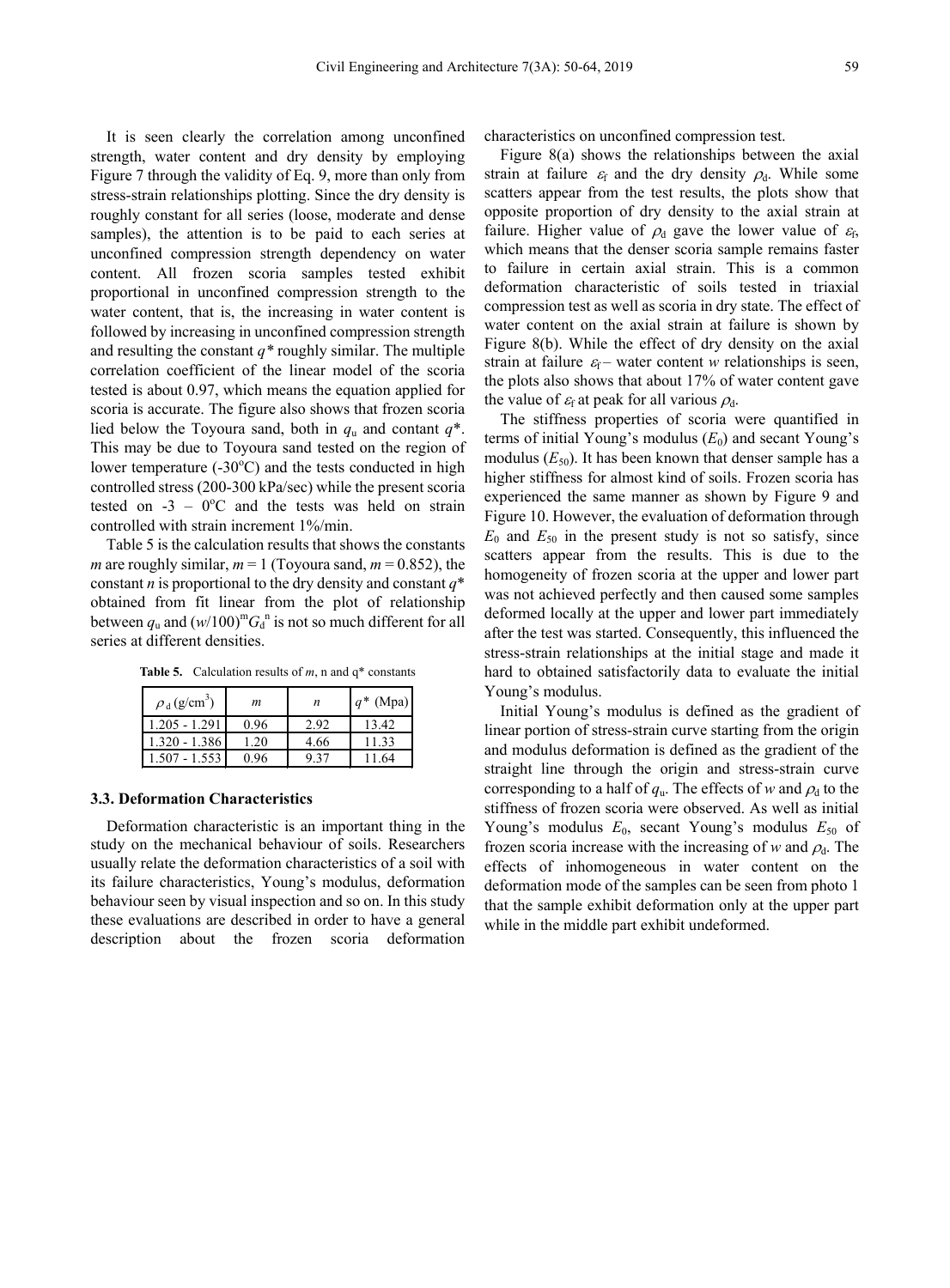

**Figure 8.** (a) Axial strain at failure and dry density relation and (b) axial strain at failure and water content relation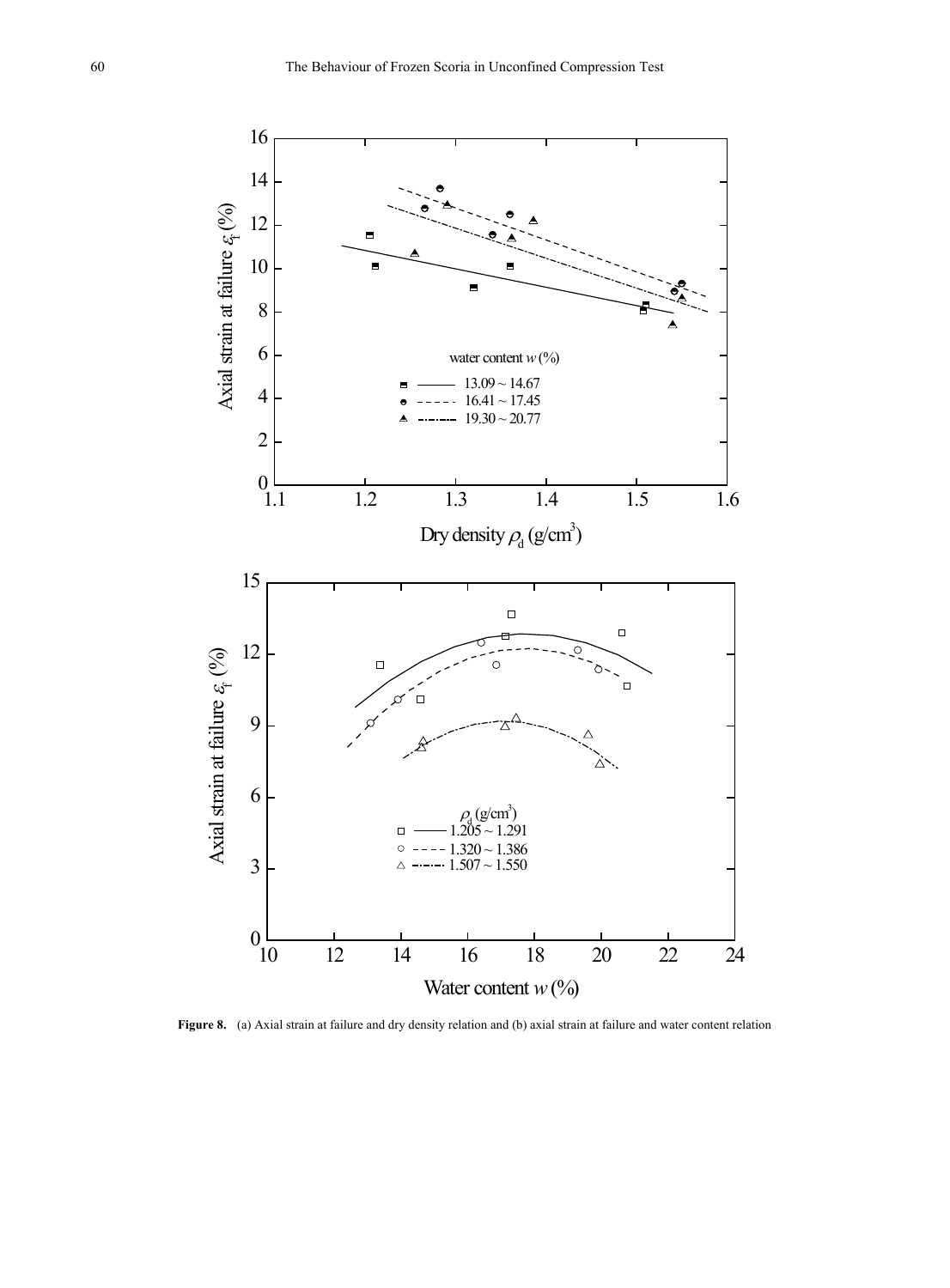

**Figure 9.** (a) Initial Young's modulus and dry density relation and (b) Initial Young's modulus and water content relation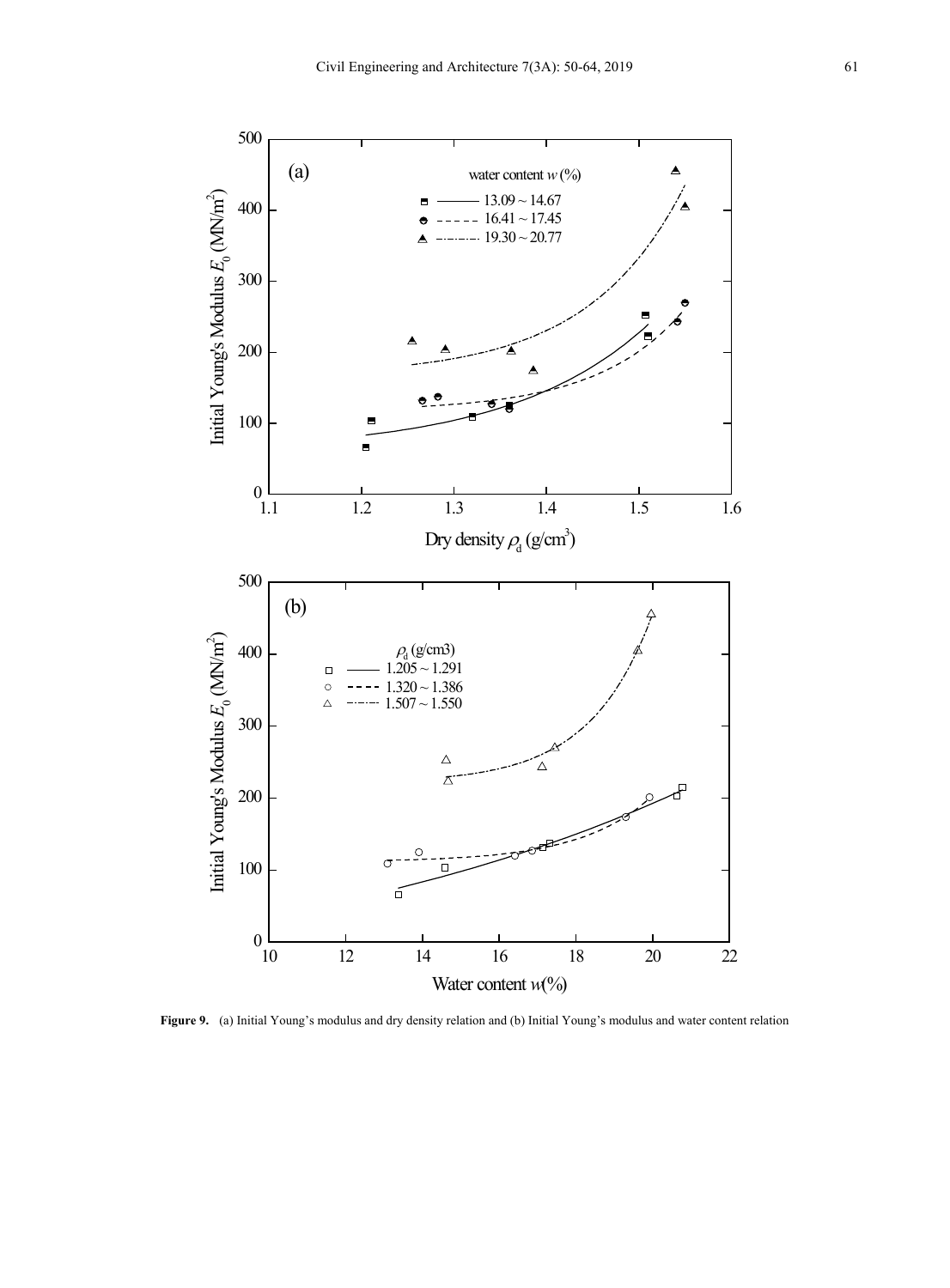

Figure 10. (a) Secant modulus and dry density relation and (b) Secant modulus and water content relation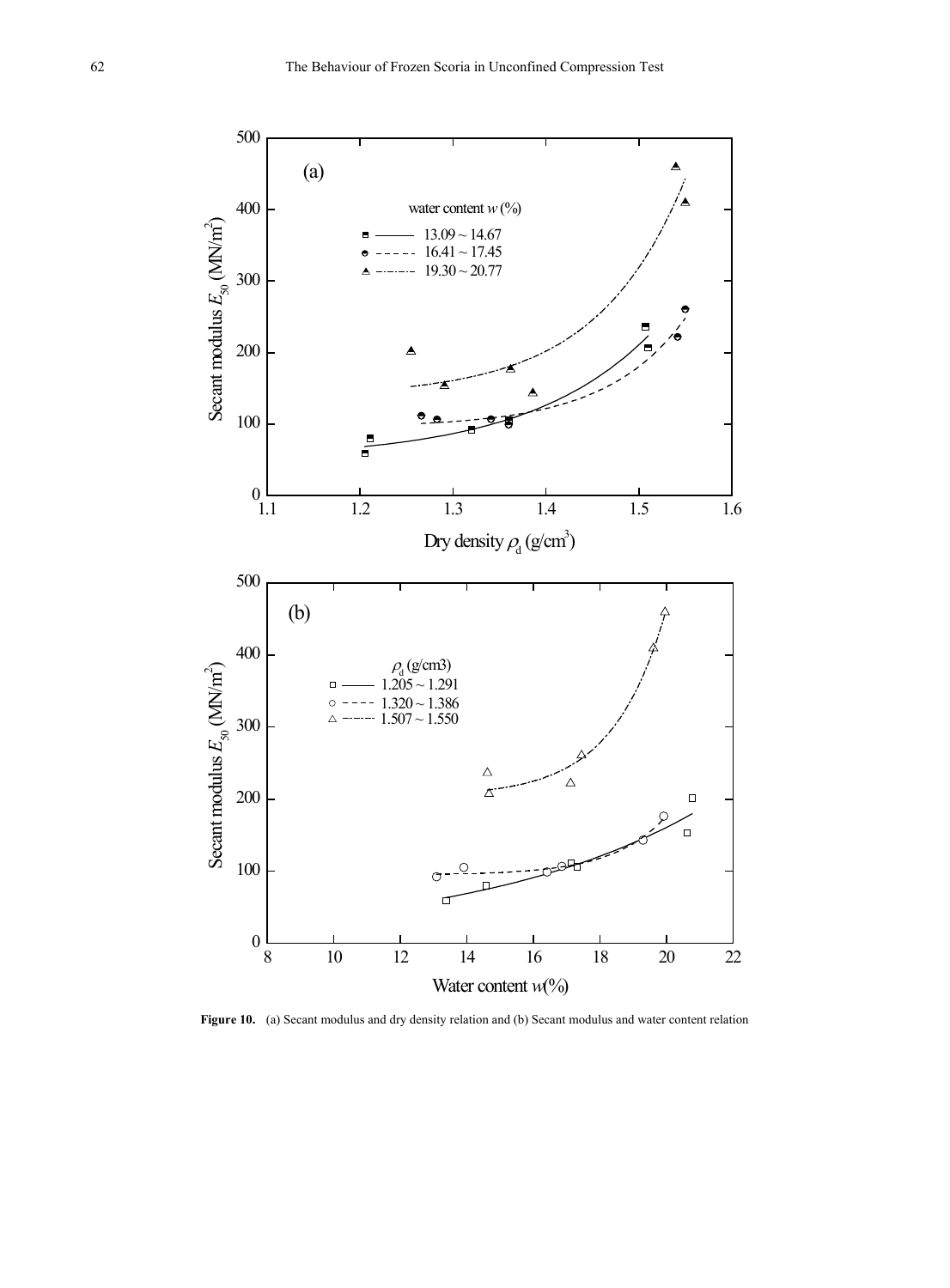

**Photo 1.** The example of unhomogeneous in water content distribution; deformed only in the upper part

#### **3.4. Engineering Practices**

The compressive strength of frozen soil is practically important in geotechnical construction engineering, which employs artificial freezing and low temperature structures, etc. It is especially used to calculate the strength of walls of frozen soil. This strength is affected by many factors including loading rate, water content, dry specific gravity and the degree of saturation. In order to meet the needs of construction in cold regions and the application of artificial ground freezing such as mine shaft and tunnel construction, the strength characteristics and the stress-strain behaviour of the frozen soils have to be studied.

There are many case histories of landslides reported in cold regions. It is necessary to pay attention to slope instability during a project construction and geo-environmental protection. In the cold region, the instability of frozen soil slopes have been classified into collapse, creep slope, debris flow, vegetation layer creeping slope and thawing slumping. Among them both of debris flow and vegetation layer creeping slope are the kind of failure of the active layer. It is closely related to engineering and hazardous to the environment, vegetation and engineering project.

## **4. Conclusions**

On the basis of the number of tests in the present study, the influence of dry density and water content to the unconfined compression behaviour of frozen scoria was observed [9, 10].

- (1) The method of unconfined compression test for frozen scoria has been developed.
- (2) The compressive strength of frozen scoria increase with the increase of water content w as well as the increase of dry density  $\rho_d$  and the compressive strain

of frozen scoria (axial strain at failure) is dependent on  $\rho_d$ . The increasing of  $\rho_d$  is followed by the decrease value of  $\varepsilon_f$ . The  $\varepsilon_f$ -w relationship shows that about 17% of water content gave the value of  $\varepsilon_f$  at peak for all various  $\rho_d$ .

- (3) Since unconfined compression strength qu is a function of Gd and w, the dependency of qu on  $\rho_d$  and w could be directly evaluate from the plot of data results. The multiple correlation coefficient of the linear model of the scoria from this function is about 0.97, which means the equation applied for scoria is accurate.
- (4) The stiffness properties of scoria were quantified in terms of initial Young's modulus  $(E_0)$  and secant modulus (*E50*). While some data scatters appear caused by the inhomogeneous of the samples, the effects of w and  $\rho_d$  to the stiffness of frozen scoria were observed. As well as initial Young's modulus E0, secant modulus  $E_{50}$  of frozen scoria is increase with the increasing of w and  $\rho_d$ .

## **REFERENCES**

- [1] Shoewu, O., Makanjuola, N. T., Akinyemi, L. A., & Ogunlewe, A. O. (2015). Received Signal Strength in a Macrocell in Lagos Environs Using Finite Element Method. Review of Computer Engineering Research, 2(2), 47-64.
- [2] Ma, W., and Chang, X., (2000): Effect of consolidating process on stress-strain behaviour of artificially frozen soil. Proceedings of the International Symposium on Ground freezing and Frost action in soils, Belgium. A. A Balkema, Rotterdam, pp. 151-154.
- [3] Ono, T., (2002): Lateral deformation of freezing clay under triaxial stress condition using laser-measuring device, Cold regions science and technology, Vol 35, pp 45-54.
- [4] Wang, D., Ma, W., Chang, X., (2004): Analyses of behaviour of stress-strain of frozen Lanzhou loess subjected to K0 consolidation, Cold regions science and technology, Vol 40, pp 19-29
- [5] Agustian, Y., and Goto, Satoshi., (2008): "Strength and Deformation Characteristics of Scoria in Triaxial Compression at low Confining Stress," Soils and Foundations, Vol.48, No.1, pp.27-39
- [6] Agustian, Y., and Goto, S., (2008): "Undrained Cyclic Shear Behaviour of Reconstituted Scoria Deposit," Soils and Foundations, Vol.48, No.6.
- [7] Enokido, M., and Kameta, J., (1987): Influence of water content on compressive strength of frozen sands, Soils and Foundations, Vol. 27, No. 4, pp. 148-152
- [8] Anma, So., (2007): Lahars and slush lahars on the slopes of Fuji volcano, Fuji Volcano, Yamanashi Institute of Environmental Sciences, pp. 285-301
- [9] Jabarullah, N.H. & Othman, R. (2018) Steam reforming of shale gas over  $Al_2O_3$  supported Ni-Cu nano-catalysts,